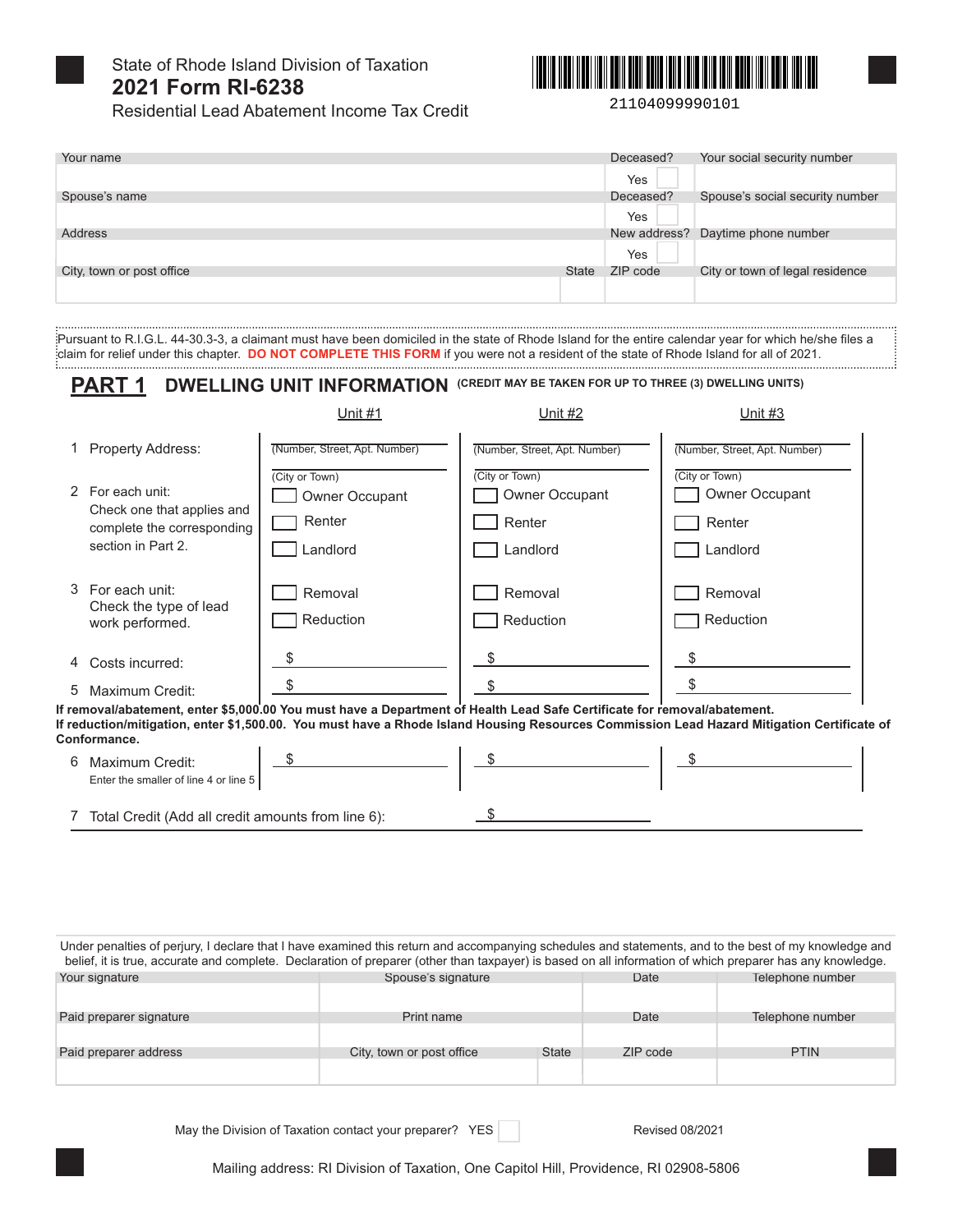

State of Rhode Island Division of Taxation 2021 Form RI-6238



Residential Lead Abatement Income Tax Credit

# Name

Your social security number

#### **PART 2 CLAIMANT INFORMATION**

| 8  | <b>OWNER OCCUPIED PROPERTY:</b>                                                                                          | YES | NO. |
|----|--------------------------------------------------------------------------------------------------------------------------|-----|-----|
|    |                                                                                                                          |     |     |
|    | Is your household income equal to or less than \$48,150 (use the worksheet in Part 3)? --------------------------------- |     |     |
|    |                                                                                                                          |     |     |
|    |                                                                                                                          |     |     |
|    | If no, what is your ownership percentage? $\%$                                                                           |     |     |
|    | Who is the other owner(s)?                                                                                               |     |     |
|    | Name<br>Address                                                                                                          |     |     |
| 9  | <b>RENTER/LESSEE:</b>                                                                                                    |     |     |
|    |                                                                                                                          |     |     |
|    |                                                                                                                          |     |     |
|    |                                                                                                                          |     |     |
|    | Who is your landlord?                                                                                                    |     |     |
|    | Name<br>Address                                                                                                          |     |     |
| 10 | <b>LANDLORD:</b>                                                                                                         |     |     |
|    |                                                                                                                          |     |     |
|    |                                                                                                                          |     |     |
|    |                                                                                                                          |     |     |
|    |                                                                                                                          |     |     |
|    |                                                                                                                          |     |     |
|    |                                                                                                                          |     |     |

#### PART<sub>3</sub> WORKSHEET FOR COMPUTING TOTAL HOUSEHOLD INCOME

# USE THE FOLLOWING WORKSHEET TO COMPUTE YOUR TOTAL HOUSEHOLD INCOME

| 11              |                                                                                                                     | 11 |  |
|-----------------|---------------------------------------------------------------------------------------------------------------------|----|--|
| 12 <sup>°</sup> |                                                                                                                     | 12 |  |
| 13              |                                                                                                                     | 13 |  |
| 14              |                                                                                                                     | 14 |  |
| 15              |                                                                                                                     | 15 |  |
| 16              |                                                                                                                     | 16 |  |
| 17              |                                                                                                                     | 17 |  |
| 18              |                                                                                                                     | 18 |  |
| 19              |                                                                                                                     | 19 |  |
| 20              |                                                                                                                     | 20 |  |
| 21              |                                                                                                                     | 21 |  |
| 22              |                                                                                                                     | 22 |  |
| 23              |                                                                                                                     | 23 |  |
| 24              |                                                                                                                     | 24 |  |
| 25              | <b>TOTAL 2021 HOUSEHOLD INCOME.</b> Add lines 11 through 24. Enter here and use to answer questions in Part 2 above | 25 |  |
|                 |                                                                                                                     |    |  |